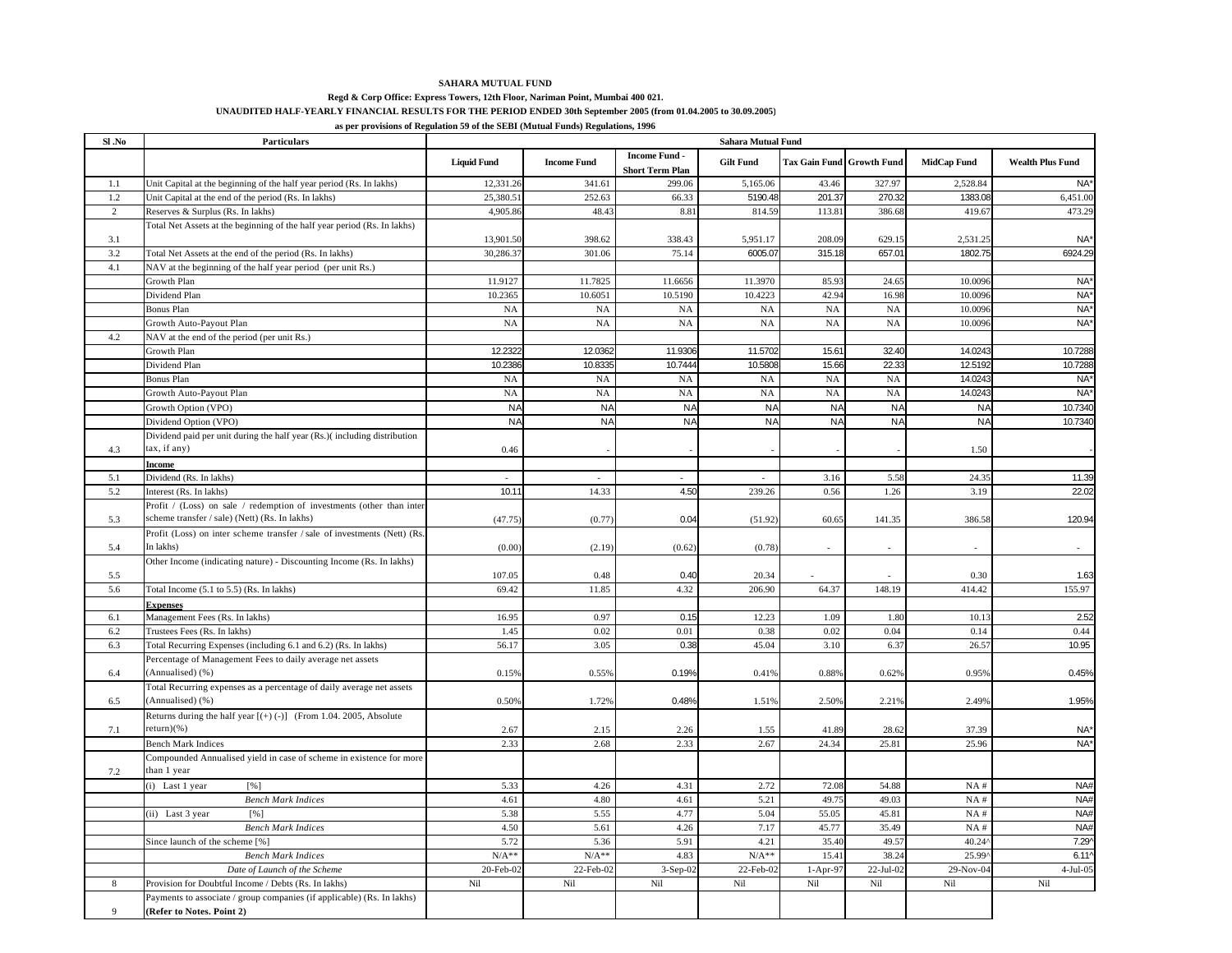|    | <b>Investme</b><br>$\gamma$ (it applicable) (Rs. $\mu$<br>ients made 11<br>in associate<br>mpan.<br>$\sigma$ roi |         |  |             |             |  |
|----|------------------------------------------------------------------------------------------------------------------|---------|--|-------------|-------------|--|
| 10 | lakhs)                                                                                                           | 17. L L |  | .<br>. V.LL | <b>INII</b> |  |

\* Scheme launched on 4th July 2005.

\*\* Base date of index being 31/03/2002

# Since the schemes have not completed one year period after allotment, no returns are calculated

 $^{\circ}$  absolute returns -  $^{\circ}$  Wealth Plus Fund (VPO)(Gr): 7.34%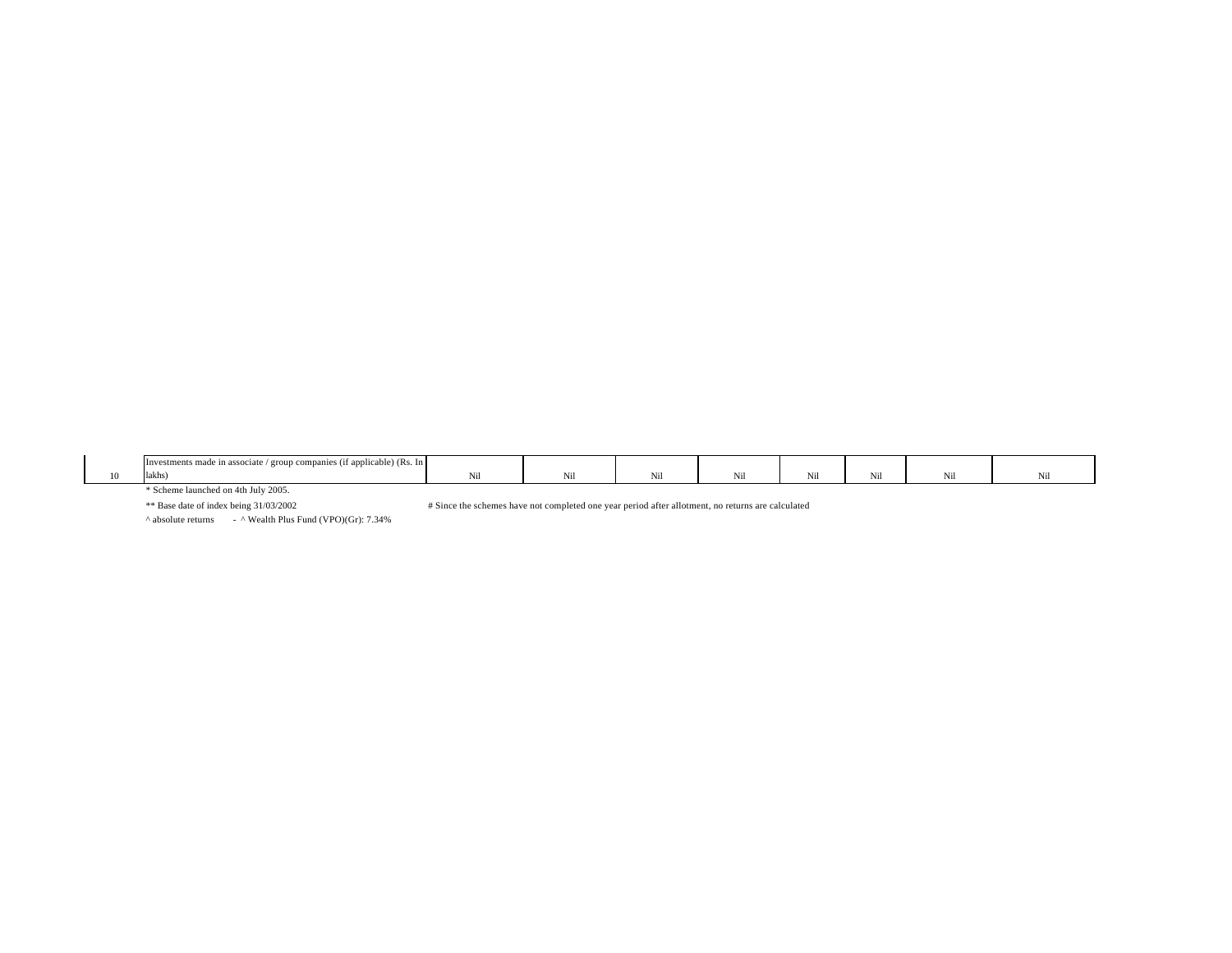## **Notes forming part of the accounts**

- 1 No Change have been carried out in the accounting policies during the half year ended 30th September 2005.
- 2 Disclosure Under Regulations 25(8) of the Securities and Exchange Board of India (Mutual Fund) Regulations, 1996 .

Payment made to Sahara India Financial Corporation Limited for the period from 01st April 2005 to 30th September 2005.

**Particulars Liquid Fund Income Fund Short Term Plan Gilt Fund Tax Gain Fund Growth Fund MidCap Fund Wealth Plus Fund** Sahara India Financial Corporation Limited A/c CMSD Brokerage/Commission on Distribution of Units 3.11 0.69 0.06 3.36 0.15 0.91 0.85 32.18 0.15 0.91

**(Rs. in lakhs)**

The AMC has not dealt in any securities transactions through Associate brokers of the Sponsor

3 The following has been the investments as per Regulations 25(11) of the SEBI (Mutual Fund) Regulations, 1996 as on 30th September 2005. The following companies have invested more than 5% of the net asset value in the schemes mentioned below and the following are

the details of investments by the mutual fund schemes in the respective companies.

|                            |                                                                             |                                                  |                                                          | члэ. ш килпэ                                   |
|----------------------------|-----------------------------------------------------------------------------|--------------------------------------------------|----------------------------------------------------------|------------------------------------------------|
| Company which has invested | Schemes in which companies have invested<br>more than 5 % of the net assets | Name of the Funds/Schemes which have<br>invested | Aggregate cost<br>of acquisition<br>during the<br>period | Outstanding<br>as at 30th<br>September<br>2005 |
| Canara Bank                | Sahara Liquid Fund                                                          | Sahara Liquid Fund                               | 2508.46                                                  | 500.00                                         |
|                            |                                                                             | Sahara Income Fund                               | 500.00                                                   | nil                                            |
| <b>CIPLA Ltd</b>           | Sahara Liquid Fund                                                          | Sahara Growth Fund                               | 6.55                                                     | nil                                            |
| Exim Bank Ltd              | Sahara Liquid Fund                                                          | Sahara Liquid Fund                               | 1496.49                                                  | 499.97                                         |
| Hero Honda Motors Ltd      | Sahara Liquid Fund                                                          | Sahara Growth Fund                               | 10.17                                                    | Nil                                            |
|                            |                                                                             | Sahara Tax Gain Fund                             | 5.09                                                     | Nil                                            |
| <b>IDBI Bank Ltd</b>       | Sahara Liquid Fund                                                          | Sahara Liquid Fund                               | 7923.92                                                  | 1622.48                                        |
|                            |                                                                             | Sahara Income Fund                               | 37.74                                                    | 37.74                                          |
|                            |                                                                             | Sahara Short Term Plan                           | 60.00                                                    | Nil                                            |
|                            |                                                                             | Sahara Midcap Fund                               | 3944.00                                                  | Nil                                            |
| <b>IDFC Ltd</b>            | Sahara Liquid Fund                                                          | Sahara Growth Fund                               | 18.70                                                    | Nil                                            |
|                            |                                                                             | Sahara Midcap fund                               | 33.75                                                    | Nil                                            |
|                            |                                                                             | Sahara Tax Gain Fund                             | 8.84                                                     | Nil                                            |
| Punjab National Bank       | Sahara Midcap Fund                                                          | Sahara Growth Fund                               | 3.79                                                     | Nil                                            |
| <b>Sterlite Industries</b> | Sahara Liquid Fund                                                          | Sahara Liquid Fund                               | 2020.00                                                  | Nil                                            |
|                            |                                                                             | Sahara Short Term Plan                           | 80.00                                                    | Nil                                            |
| UTI Bank Ltd               | Sahara Liquid Fund                                                          | Sahara Liquid Fund                               | 4036.40                                                  | 1767.40                                        |
|                            |                                                                             | Sahara Income Fund                               | 178.72                                                   | Nil                                            |
|                            |                                                                             | Sahara Short Term Plan                           | 103.97                                                   | 42.41                                          |
| Vijaya Bank                | Sahara Liquid Fund/Sahara Wealth Plus                                       | Sahara Growth Fund                               | 25.59                                                    | Nil                                            |
|                            | Fund/Sahara Midcap Fund                                                     | Sahara Tax Gain Fund                             | 3.67                                                     | Nil                                            |
| Wellspun Gujarat S R Ltd   | Sahara Liquid Fund                                                          | Sahara Growth Fund                               | 9.39                                                     | Nil                                            |

The above said investments were made to optimize return and retain high liquidity. These investments do not include reverse repo and fixed deposits. In addition to the above, the mutual fund has placed money on reverse repo from time to time at competitive rates with PNB Gilts Ltd,a subsidiary of Punjab National Bank & IDBI Capital Ltd, a subsidiary of IDBI Bank Ltd And Fixed Deposits with IDBI Bank Ltd, UTI Bank Ltd & Punjab National Bank.

4 Details of investors holding more than 25% of the Net Assets of the Scheme as on 30th September 2005.

| Name of the Scheme         | No of investors | Aggregate holding $(\% )$ |
|----------------------------|-----------------|---------------------------|
| (a) Sahara Liquid Fund     |                 | 50.48%                    |
| (b) SaharaGrowth Fund      |                 | 26.49%                    |
| (c) Sahara Income Fund     |                 | 58.76%                    |
| (d) Sahara Short Term Plan |                 | 62.23%                    |

5 Sahara Tax Gain Fund declared bonus in the ratio of 7:1 under its Growth Plan and 3:1 under its Dividend Plan , the record date being 29th August 2005.

6 The schemes has not borrowed any money during the half year

7 The schemes has no exposure to derivatives during the half year 7A. Total investments in foreign securities /ADR/GDR : NIL

8 Deferred Revenue Expenditure under Sahara Wealth Plus Fund : New Fund Offer expenses comprise expenses directly associated with the issue of units of the scheme and include Advertising and Marketing, Commission to Agents a Printing and Mailing expenses and Miscellaneous Expenses.In accordance with the Offer document, such cost borne by the scheme have been restricted to 3.71% of the amount collected in New Fund Offer and are being amortised of 5 years from the date of allotment of the units by the scheme.